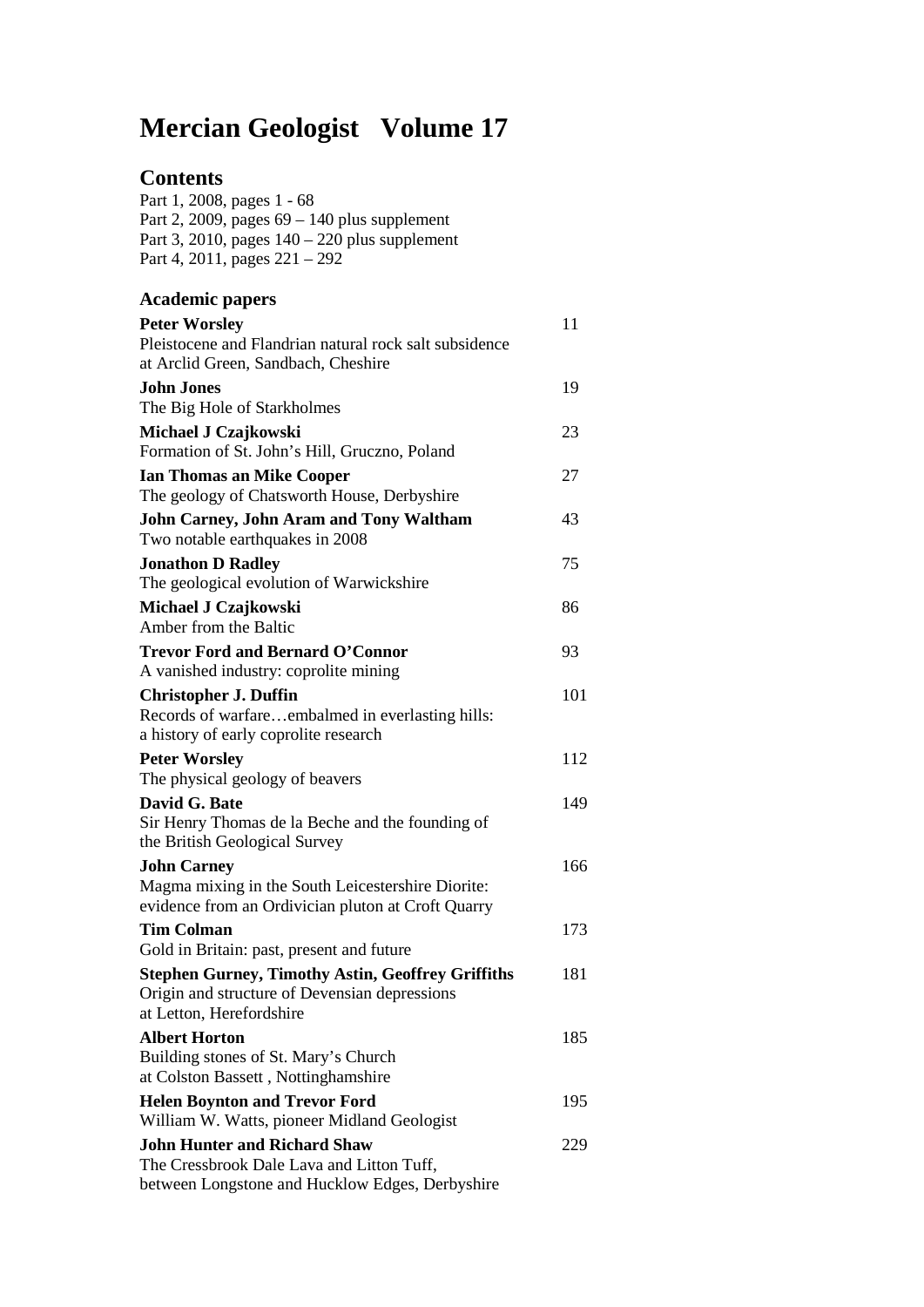| <b>Martin Cross</b><br>Slope geomorphology and threshold slopes<br>at Callow Bank, Hathersage, Derbyshire                  | 243 |
|----------------------------------------------------------------------------------------------------------------------------|-----|
| Hugh S. Torrens and Trevor D. Ford<br>Elias Hall, pioneer mineral surveyor and geologist<br>in the Midlands and Lancashire | 249 |
| Tim Colman<br>The last 50 years of mineral exploration in Britain                                                          | 262 |
| <b>Jonathon R. Lee</b><br>Cool Britannia: from Milankovich wobbles to Ice Ages                                             | 272 |

## **Index**

*Compiled by Alan Filmer*

#### **Author Index**

| Aram, J         | 17/43, 17/48, 17/203                 |
|-----------------|--------------------------------------|
| Astin, T        | 17/181                               |
| Bate, D         | 17/149                               |
| Boynton, H      | 17/51, 17/195, 17/210, 17/225        |
| Carney, J       | 17/43, 17/166                        |
| Colman, T       | 17/173, 17/262                       |
| Cooper, M       | 17/5, 17/27                          |
| Cross, M        | 17/243                               |
| Czajkowski, M   | 17/23, 17/86                         |
| Duffin, C       | 17/101                               |
| Falcon-Lang, H  | 17/61                                |
| Filmer, A       | 17/53.17/122, 17/211                 |
| Ford, T         | 17/93, 17/195, 17/226, 17/249        |
| Gosling, K      | 17/284                               |
| Griffiths, G    | 17/181                               |
| Guion, P        | 17/56                                |
| Gurney, S       | 17/181                               |
| Hamblin, R      | 17/136, 17/280                       |
| Horton, A       | 17/185                               |
| Howard, A       | 17/71                                |
| Hunter, J       | 17/229                               |
| Jones, J        | 17/19, 17/50, 17/205                 |
| Lee, J          | 17/272                               |
| Nixon, J        | 17/147                               |
| O'Connor, B     | 17/93                                |
| Radley, J       | 17/75                                |
| Rayner, C       | 17/130                               |
| Shaw, G         | 17/207                               |
| Shaw, R         | 17/229                               |
| Slatter, J      | 17/6, 17/74, 17/146, 17/228          |
| Slavin, G and B | 17/124, 17/207, 17/213               |
| Thomas, I       | 17/5, 17/27, 17/287                  |
| Torrens, H      | 17/249                               |
| Turner, N       | 17/132                               |
| Waltham, T      | 17/43, 17/55, 17/126, 17/128, 17/129 |
|                 | 17/130, 17/131, 17/133, 17/216       |
| Worsley, P      | 17/11, 17/112                        |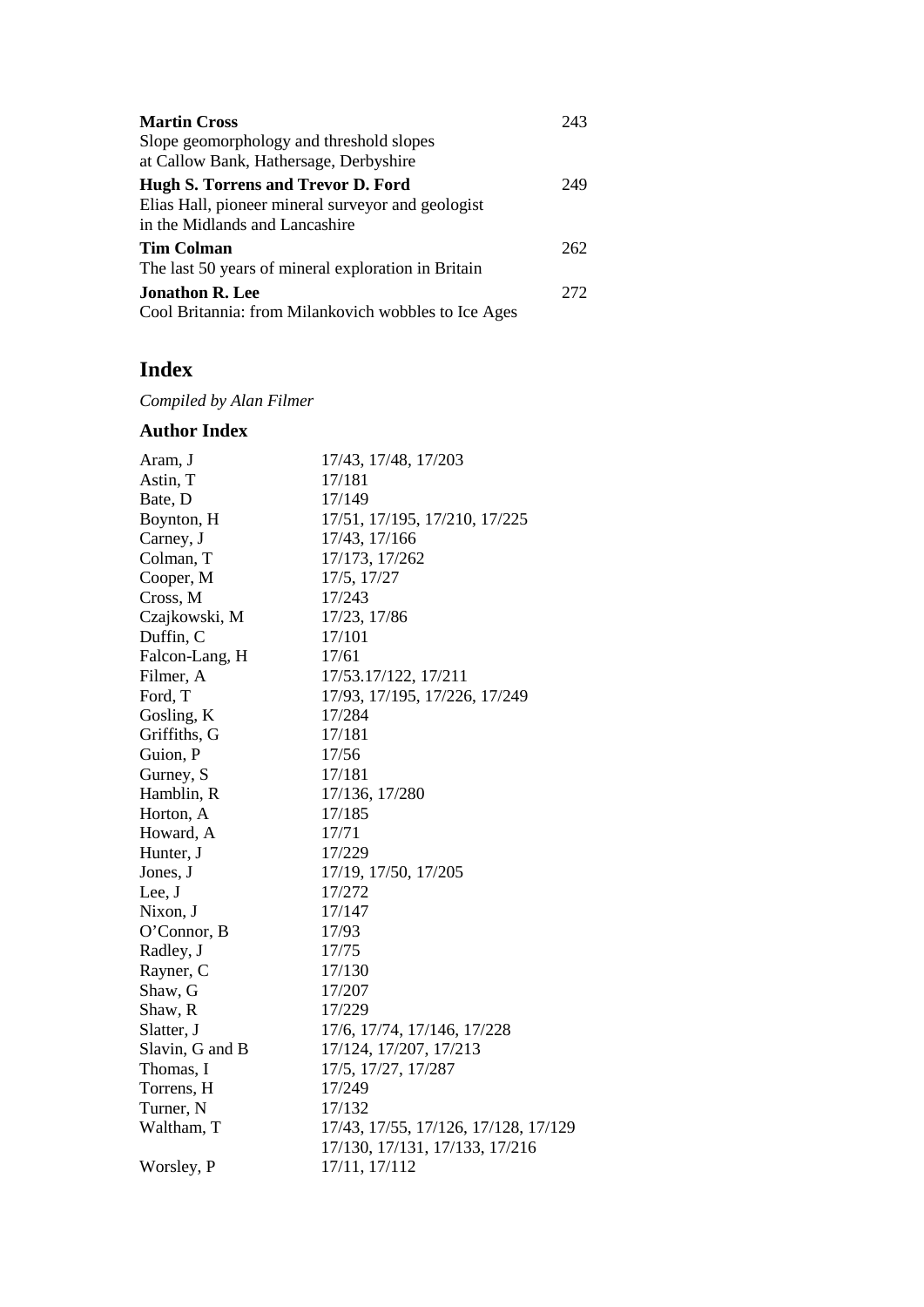#### **General Index**

| Amber                            | 17/86          |
|----------------------------------|----------------|
| Baryte                           | 17/270         |
| <b>Beavers</b>                   | 17/112         |
|                                  |                |
| <b>Brine</b>                     | 17/12          |
| <b>British Geological Survey</b> | 17/149         |
| Buckland, William                | 17/101         |
| Cave pearls                      | 17/2, 17/50    |
| Caves                            | 17/129, 17/130 |
| Charnia                          | 17/66, 17/226  |
| Charnian fossils                 | 17/51, 17/226  |
| <b>Chatsworth House</b>          | 17/35          |
| Christchurch earthquake          | 17/280         |
| <b>Coal Measures</b>             | 17/79          |
| Coprolite mining                 | 17/93          |
| Coprolite research               | 17/101         |
| Darwin, Charles                  | 17/72, 17/123  |
| Dawn, Alan                       | 17/224         |
| De la Beche, Sir Henry Thomas    | 17/149         |
| Dinosaurs                        | 17/223         |
| Duckmantian                      | 17/79          |
| Dukes Wood Oil Museum            | 17/60          |
| Earthquake                       | 17/43, 17/280  |
| Erratic                          | 17/225         |
| Eyam Volcano                     | 17/241         |
| Eyjafjallajokull                 | 17/144         |
| Fluorspar                        | 17/270         |
| Global climate change            | 17/3           |
| Gold                             | 17/173, 17/271 |
| Great Fen project                | 17/131         |
| Halite                           | 17/13          |
| Hall, Elias                      | 17/249         |
| Humberstone, The                 | 17/4           |
| Hutton, James                    | 17/207         |
| Ice Ages                         | 17/274         |
| Lead and zinc                    | 17/269         |
| Long Rake                        | 17/142         |
| Magma mixing                     | 17/166         |
| Mantell, Gideon                  | 17/102         |
| Marie Stopes                     | 17/61          |
| Maps of Elias Hall               | 17/249         |
| Methane                          | 17/3           |
| Milankovick wobbles              | 17/274         |
| Mineral collection               | 17/35          |
| Mineral exploration              | 17/262         |
| Mud volcanoes                    | 17/126         |
| <b>National Stone Centre</b>     | 17/5           |
|                                  | 17/132         |
| Nottingham Museum                |                |
| Nottingham caves                 | 17/68          |
| Oilfields                        | 17/56          |
| Ostracods                        | 17/282         |
| Oxygen                           | 17/222         |
| Plesiosaurs                      | 17/48          |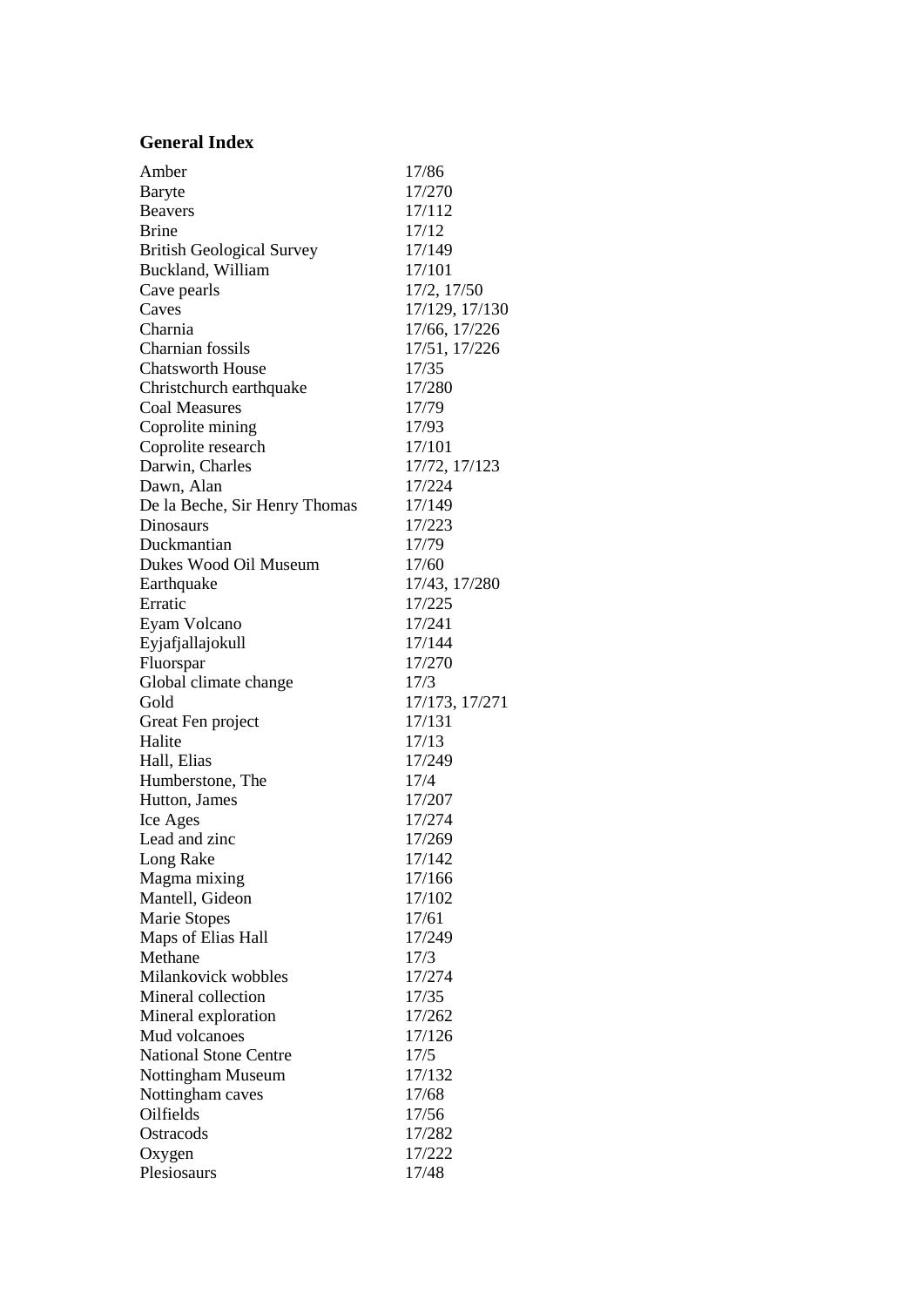| Roddons                 | 17/8   |
|-------------------------|--------|
| Salt subsidence         | 17/11  |
| Salt terrains           | 17/133 |
| <b>Slopes</b>           | 17/243 |
| Snowball Earth          | 17/145 |
| Thulean basalt province | 17/7   |
| Tin and tungsten        | 17/268 |
| Tuff                    | 17/229 |
| Water wheels, Matlock   | 17/9   |
| Watts, William W.       | 17/195 |
| Woodward, John          | 17/101 |
|                         |        |

## **Excursion Reports**

| Clitheroe reef belt       | 17/289 |
|---------------------------|--------|
| East Midlands oilfields   | 17/56  |
| <b>Matlock Gorge</b>      | 17/287 |
| <b>Sutton Knoll Crags</b> | 17/136 |

### **Book Reviews**

| 17/138 |
|--------|
| 17/219 |
| 17/140 |
| 17/65  |
| 17/219 |
| 17/139 |
| 17/63  |
| 17/139 |
| 17/220 |
| 17/292 |
| 17/140 |
| 17/65  |
| 17/140 |
| 17/65  |
| 17/64  |
|        |

## **Stratigraphical Index**

| <b>Anthropocene</b>      | 17/223        |
|--------------------------|---------------|
| <i>Cenozoic</i>          | 17/11, 17/274 |
| Chelford Sands Fm.       | 17/14         |
| Coralline Crag Fm.       | 17/136        |
| Devensian                | 17/181        |
| Oadby Till               | 17/83         |
| <i>Cretaceous</i>        |               |
| Woburn Sands             | 17/96         |
| <b>Spilsby Sandstone</b> | 17/97         |
| <b>Jurassic</b>          |               |
| Charnmouth Mudstone Fm.  | 17/82         |
| Marlstone Rock Fm.       | 17/82         |
| Pliensbachian            | 17/82         |
| Whitby Mudstone Fm.      | 17/82         |

#### *Triassic*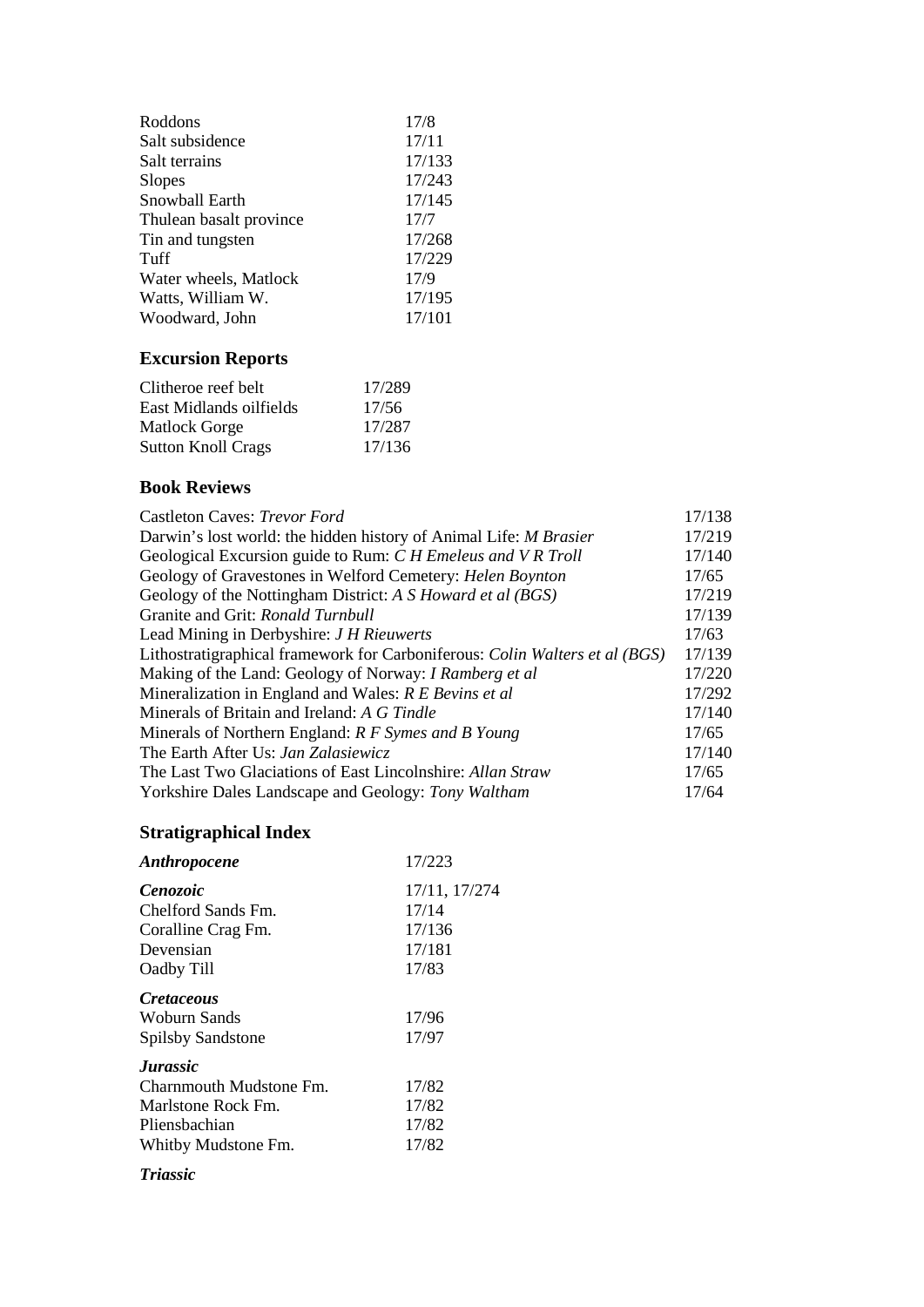| Arden Sandstone Fm.         | 17/81         |
|-----------------------------|---------------|
| Blue Anchor Fm.             | 17/81         |
| Branscombe Mudstone Fm.     | 17/81         |
| <b>Bromsgrove Sandstone</b> | 17/81         |
| <b>Cotham Member</b>        | 17/81         |
| Hopewas Breccia             | 17/80         |
| <b>Langport Member</b>      | 17/81         |
| Lilstock Fm.                | 17/81         |
| Mercia Mudstone             | 17/12, 17/81  |
| Penath Group                | 17/81         |
| Polesworth Fm.              | 17/80         |
| <b>Sherwood Sandstone</b>   | 17/80         |
| Tarporely Siltstone Fm.     | 17/81         |
| Westbury Fm.                | 17/81         |
| Wych Mudstone               | 17/13         |
| Wylkesley Halite            | 17/13         |
|                             |               |
| Permian                     |               |
| Ashlow Fm.                  | 17/80         |
| <b>Carboniferous</b>        |               |
| <b>Cranshaw Sandstone</b>   | 17/56         |
| Etruria Fm.                 | 17/79         |
| Halesowen Fm.               | 17/79         |
| <b>Litton Tuff</b>          | 17/229        |
| Miller's Dale Lava          | 17/229        |
| Namurian                    | 17/229        |
| Salop Fm.                   | 17/80         |
| Tilehill Mudstone Fm.       | 17/80         |
| Visean                      | 17/229        |
| <b>Wardie Shales</b>        | 17/94         |
| Warwickshire Group          | 17/79         |
| Westphalian                 | 17/56         |
| <b>Whitacre Member</b>      | 17/80         |
| Devonian                    |               |
| Oldbury Farm Sandstone Fm.  | 17/78         |
|                             |               |
| <b>Ordovician</b>           |               |
| Croft Quarry pluton         | 17/166        |
| <b>Mancetter Shale</b>      | 17/77         |
| Moorwood Sandstone Fm.      | 17/77         |
| <b>Mountsorrel Complex</b>  | 17/166        |
| Stockingford Shale Fm.      | 17/77         |
| <b>Cambrian</b>             |               |
| <b>Hartshill Sandstone</b>  | 17/77         |
|                             |               |
| <b>Precambrian</b>          |               |
| Caldecote Volcanic Fm.      | 17/76         |
| Charnian                    | 17/51, 17/210 |
| Hadean                      | 17/222        |
|                             |               |

#### **Localities in Britain**

| Arclid Green                | 17/11 |
|-----------------------------|-------|
| Birchen Edge                | 17/57 |
| <b>Blackbrook Reservoir</b> | 17/71 |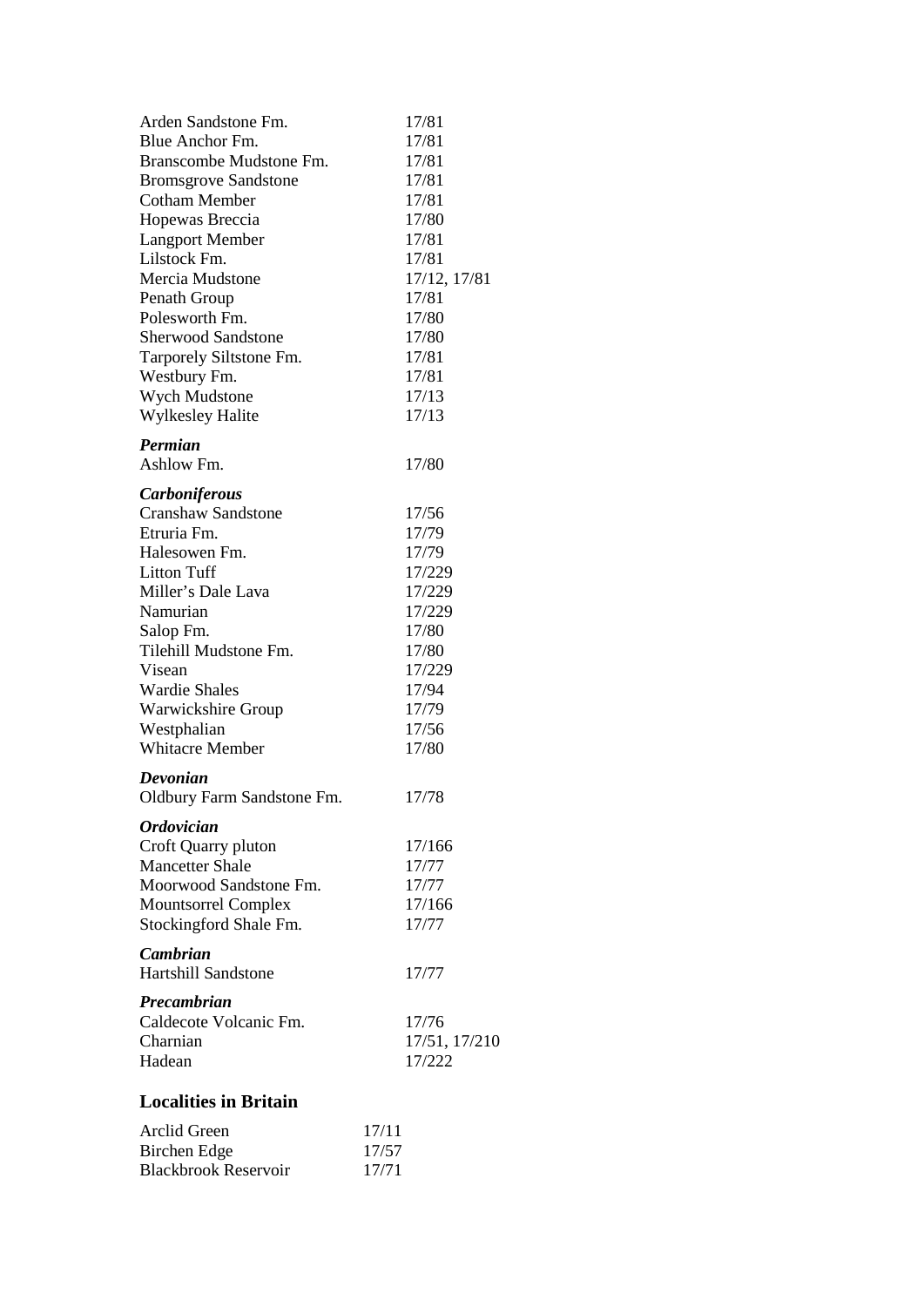| <b>Bridgnorth</b>        | 17/130                 |
|--------------------------|------------------------|
| <b>Callow Bank</b>       | 17/243                 |
| <b>Chatsworth House</b>  | 17/27                  |
| Cheshire                 | 17/11                  |
| Cliffe Hill Quarry       | 17/51                  |
| Clitheroe                | 17/289                 |
| Clogau                   | 17/175                 |
| Clontibret               | 17/178                 |
| Coed y Brenin            | 17/266                 |
| <b>Colston Basssett</b>  | 17/185                 |
| Cononish                 | 17/178                 |
| <b>Crediton Trough</b>   | 17/178                 |
| <b>Cressbrook Dale</b>   | 17/229                 |
| <b>Cresswell Crags</b>   | 17/216                 |
| Curraghinalt             | 17/177                 |
| Dolaucothi               | 17/175                 |
| Dolgellau                | 17/175                 |
| Dukes Wood               | 17/60                  |
| Gairloch                 | 17/267                 |
| Golconda Mine            | 17/205                 |
| Grangemill               | 17/147                 |
| <b>Great Fen</b>         | 17/131                 |
| <b>Great Stretton</b>    | 17/225                 |
| Groby Pool               | 17/284                 |
| Gwynfynydd               | 17/175                 |
| Hathersage               | 17/243                 |
| Helmsale                 | 17/176                 |
| Hucklow                  | 17/229                 |
| Ives Head                | 17/53                  |
| Kirkdale Cave            | 17/102                 |
| Letton                   | 17/181                 |
| Longstone                | 17/229                 |
| Market Rasen             | 17/43                  |
| Matlock                  | 17/9, 17/287           |
| Nottingham               | 17/128, 17/129, 17/132 |
| Omagh                    | 17/179                 |
| One Barrow Quarry        | 17/71                  |
| Outwoods                 | 17/210                 |
| Parys Mountain           | 17/265                 |
| Pumpsaint                | 17/173                 |
| <b>Riber Mine</b>        | 17/19                  |
| Shetland                 | 17/203                 |
| <b>Starkholmes</b>       | 17/19                  |
| <b>Sutton Knoll</b>      | 17/136                 |
| <b>Upton Warren</b>      | 17/17                  |
| Warwickshire             | 17/75                  |
| Welton                   | 17/58                  |
| <b>Localities abroad</b> |                        |
|                          |                        |

#### Australia, Wave Rock 17/211 Azerbaijan mud volcanoes 17/126 Chile, Valle de Luna 17/54 Chile volcanoes 17/122<br>China, Sichuan 17/43 China, Sichuan